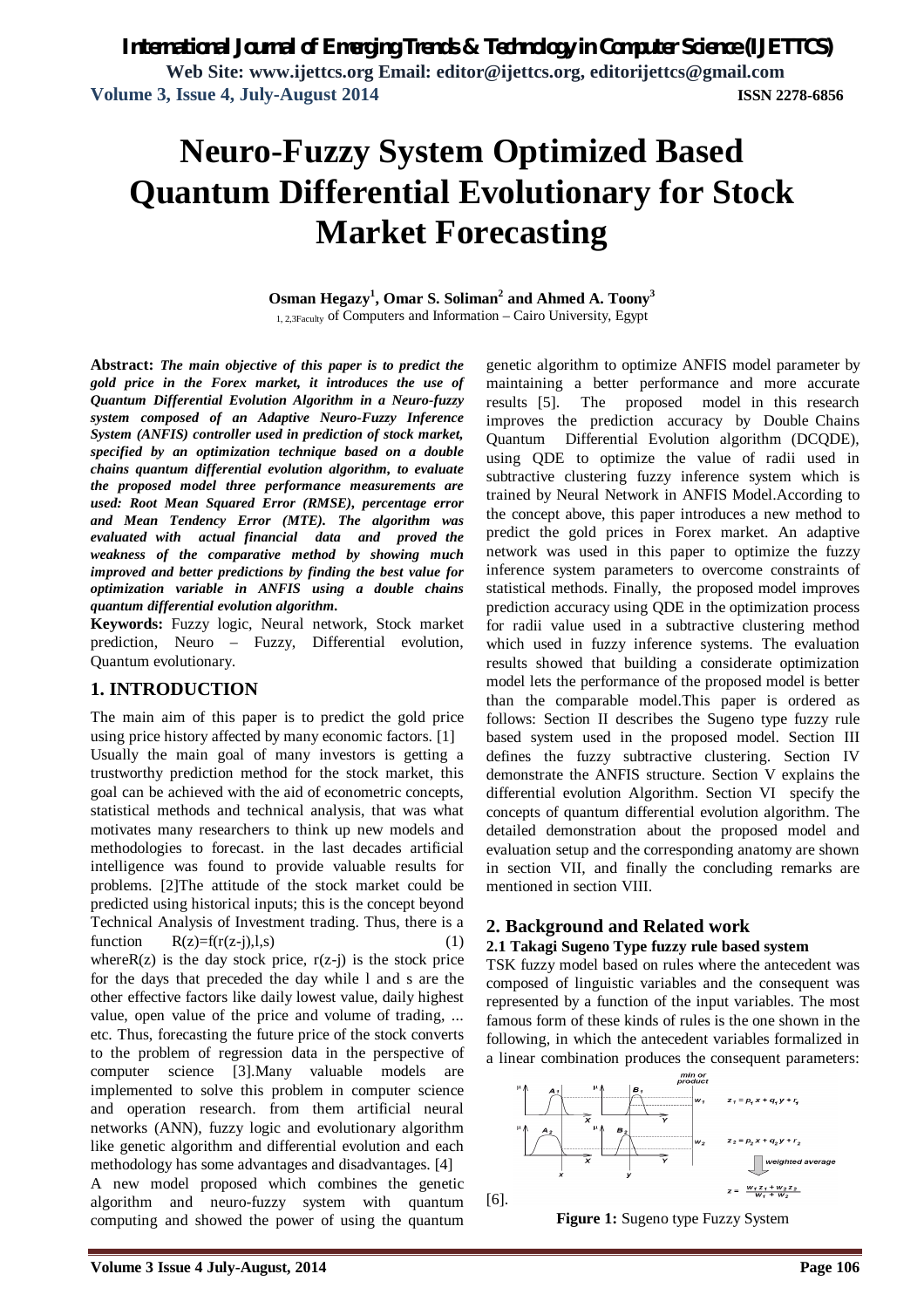#### **2.2 The fuzzy subtractive clustering**

When the number of clusters is unknown for a given set of data, [7] said Subtractive clustering, is a fast, one-pass algorithm for estimating the number of clusters and the cluster centers in a set of data and can be used to initialize iterative optimization-based clustering methods (Fuzzy C-Mean) and model identification methods (like ANFIS).

### **2.3 ANFIS Structure**

Neural networks and fuzzy logic are two complementary techniques in building intelligent systems [8]. While neural networks are a computational structure that perform well when dealing with raw data, fuzzy logic deals with logic using linguistic information which is given from system analyst [9]. Fuzzy systems can't learn and can't adapt themselves to new climate. On the other hand, although neural networks can learn but they are inconspicuous to the user [10].A Neuro-fuzzy system is a neural network which works like a fuzzy inference model. It can be trained to develop the fuzzy rules and determine membership functions for input and output variables of the system, also expert knowledge can be added to the structure of the Neuro-fuzzy system [11].ANFIS is a type of adaptive networks that works like fuzzy inference systems. The main structure of ANFIS model consists of 5 layers as shown in Figure 2 [12].



**Figure 2:** ANFIS Layers

#### **2.4 Differential Evolution**

Differential Evolution (DE) algorithm is a method that optimizes a problem to minimize an objective function which can realize the objectives of the problem without any change in the constraints. The DE algorithm is like genetic algorithms, a population based algorithm using the similar operators; mutation, crossover and selection. The main disparity in finding better solutions is that genetic algorithms depend on crossover while DE based on mutation operation. This process is based on the differences between pairs of solutions in the population that was chosen randomly. [13]It has three main advantages: return the best global minimum with no matter about the initial generated values, fast convergence and utilizing a few control elements. [14]The other important advantages are simplicity, speed, easy usage, very readily adjustable for discrete and integer optimization, more efficient in nonlinear constrained optimization and beneficial in optimize intermodal search spaces. [13]The algorithm uses mutation operator as a search technique and selection operator to push the search toward the potential areas in the search space [15]. The DE algorithm employs an irregular crossover which can pick

child carries attributes from one parent often than it does for others, by employing the components of the existing population members to build trial population, the recombination (crossover) operator efficiently tousle information about successful combinations, pushing the search for a better solution space. [16]

#### **2.5 Quantum Differential Evolution Algorithm**

QDEA uses superposition of many states known as Q-bit for the representation of individuals and updates the individuals depending on their values with respect to the global best solution by suitably control the mutation and crossover parameters and the operators acting directly on the superposition states of the individual. [17]

#### **2.5.1 Qubit Encode**

The smallest information unit in quantum computing stored in two-state quantum computer is named a quantum bit (Qubit). The state of quantum bit may be in a (0) state, a (1) state or any superposition of the two state and can be represented as

$$
|\psi\rangle = \alpha|0\rangle + \beta|1\rangle
$$

The system will give "0" state when the whole probability is  $|\alpha|^2$  and will give "1" state when the whole probability is  $|\beta|^2$ , as illustrated in [17] normalization condition must be satisfied such that

## $|\alpha|^2 + |\beta|^2 = 1$

## **3. METHODOLOGY OF THE PROPOSED MODEL**

Proposed model used to find the best solution for radii value of the genfis2 function works in the training phase for stock price data using ANFIS model in Matlab with double chain quantum differential evolution algorithm.

A double chains quantum differential evolution algorithm (DCQDEA) based on the amplitudes of probability for quantum bits. In this method, the probability amplitudes of each qubit are represented as two genes, each chromosome contains two gene chains, and each of gene chains represents an optimization solution. The number of genes is determined by the number of optimization parameters. Taking each qubit in the optimal chromosome as the goal, individuals are updated by applying crossover operation, and mutation on quantum angle by differential evolution to increase the diversity of population [18].Akbar and Werya (2010) showed that the stock prices might affected by many factors and a lot of papers have addressed the selection of input to mapping with financial stocks and indexes. The stock price variation in each day was selected to deal with the proposed model, it addresses the open price as input 1, highest price as input 2, lowest price as input 3 and close price as output. Performance evaluation of the proposed model was done using performance measurements. These measurements are widely used to estimate the gap between original output and predicted output produced by the proposed model. the proposed model was evaluated using MSE in the experiment.

$$
MSE = (1/N)^{*} ? error2
$$
 (4)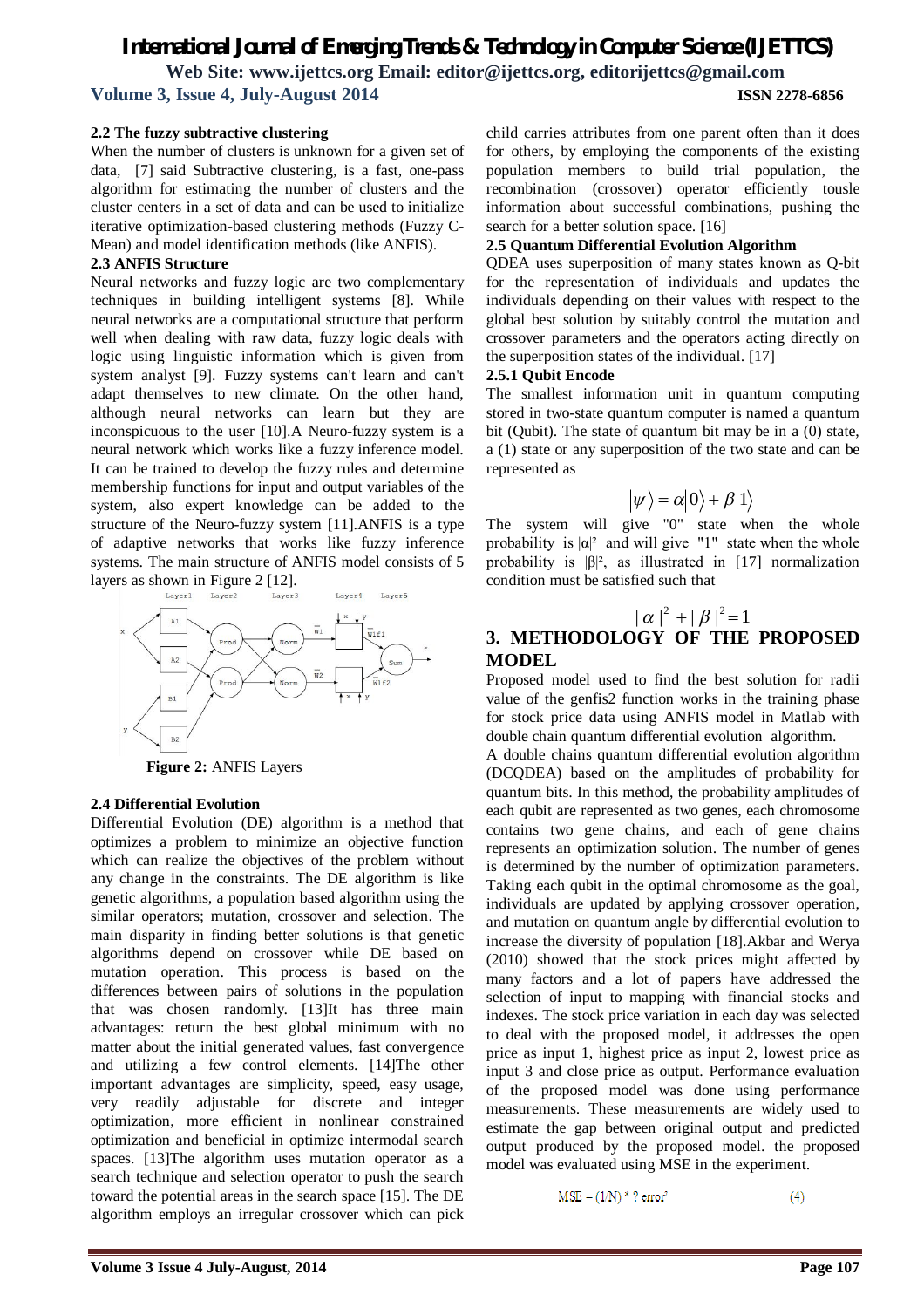The main steps and the conceptual design are illustrated in Algorithm 1 and Figure 3.

Algorithm 1: Proposed methodology

Step 1: Data Pre-processing (Phase one)

Step 2: Generate initial random population

Step 3: Calculate Radii value

Step 4: Initialize Anfis model

Step 5: Perform optimization algorithm using DCQDEA (Phase two)

Step 6: Find best performance and accuracy.

Step 7: Stop



**Figure 3:** Flow Chart of the proposed model

#### **4. IMPLEMENTATION**

Two major phases constituting the implementation methodology of the proposed model.

#### **4.1 Phase one: Data Pre-processing**:

Pre-processing is a process that turns the raw inputs and outputs into an understandable or acceptable form before the training process. Often, this is used to reduce the dimensionality of the input data and to optimise the generalization performance [20]. The stock price is quite different in value and may affect the performance of the prediction algorithm. So the original data is normalized by min-max method as in (5)

$$
Y_{Y(i)} = \frac{y(i) - g}{g - g}
$$

(5)*for the time series data y, g=min{y}, G=max(y). In the experiment, four kinds of time series, e.g. the open price, close price, highest price and lowest price are normalized independently [4].* 

**4.2 Phase two: Optimization algorithm**

The double chain quantum differential evolution algorithm is the algorithm used in the optimization phase. 1- Generate initial angle to make double chains from it  $P_{t,1}=(\cos(L_{t,1}),\cos(L_{t,2}),\ldots,\cos(L_{t,k}))$  (6)

 $P_{t,2} = (sin(L_{t,1}),sin(L_{t,2}),...,sin(L_{t,k}))$  (7)

where  $L_{t,k}$  is a random number between 0 and  $2\pi$ ,  $P_{t,1}$ named cosine solution and  $P_{t,2}$  named sine solution.

2- Transform to solution space

$$
Q_{(t,r)c} = 0.5 * [b_t (1 + \alpha_{t,r}) + a_t (1 - \alpha_{t,r})]
$$
(8)

 $Q_{(t,r)s} = 0.5 * [b_t (1 + \beta_{t,r}) + a_t (1 - \beta_{t,r})]$  (9)

where  $t=1$ :  $v$ ,  $r=1$ :  $k$ ,  $v$  the number of qubits and k the population size.

3- Calculate value of objective function which equal to

$$
\frac{1}{1 + MSE} \tag{10}
$$

4- Sort the best structure.

5- Mutate quantum angles, mutant *L<sup>k</sup>*

# $L_k = L_{z1} + H(L_{z2} - L_{z3})$

where z1, z2, z3 and k are mutually distinct and H is the mutation control parameter which is random number generated in every generation. [21]

6- Apply crossover operation according to

$$
CRL_{k,t} = \frac{mutant L_{k,t}}{L_{k,t}} \quad \text{if } rand_k(0,1) \le CR \tag{12}
$$
\n
$$
CRL_{k,t} = \frac{tr{dr}{dt} \quad \text{if } rand_k(0,1) > CR
$$

where *CR*  $L_{k,t}$  is the angle after crossover operation,  $L_{k,t}$  is the original angle before mutation and  $CR = 0.5$ is the control parameter which is found to be the best value

experimentally. [18]

**Table 1:** Results of 20 times running

| No.             | <b>RMSE</b> | <b>PER</b> | <b>MTE</b> | <b>Radii</b> |
|-----------------|-------------|------------|------------|--------------|
| 1               | 0.0379      | 0.0629     | 0.15       | 0.5857       |
| 2               | 0.0382      | 0.0813     | 0.15       | 0.9072       |
| 3               | 0.0378      | 0.0835     | O.1        | 0.3398       |
| 4               | 0.0382      | 0.0652     | 0.15       | 0.499        |
| 3               | 0.038       | 0.0627     | O.15       | 0.546        |
| 65              | 0.0378      | 0.0826     | O.1        | 0.3373       |
| 7               | O.O3S       | 0.0844     | O.15       | 0.9931       |
| 28              | 0.039       | 0.0674     | O.15       | 0.4913       |
| 9               | 0.0381      | 0.0847     | O.15       | 0.9617       |
| 1 <sup>o</sup>  | 0.0378      | 0.0679     | 0.15       | 0.4757       |
| 11              | 0.039       | 0.0843     | O.15       | 0.9988       |
| 12              | 0.0379      | 0.0639     | 0.15       | 0.6012       |
| 13              | 0.0379      | 0.0647     | 0.15       | 0.7186       |
| 14              | 0.0382      | 0.0674     | 0.15       | 0.4912       |
| 1 <sup>5</sup>  | 0.0379      | 0.0844     | 0.15       | 0.992        |
| 16              | 0.0378      | 0.0628     | 0.15       | 0.5223       |
| 17              | 0.0379      | 0.0845     | 0.15       | 0.9879       |
| 18              | 0.0379      | 0.0723     | 0.15       | 0.3786       |
| 19              | 0.0378      | 0.0825     | O.1        | 0.3373       |
| 20 <sup>°</sup> | 0.0378      | 0.0844     | 0.15       | 0.9903       |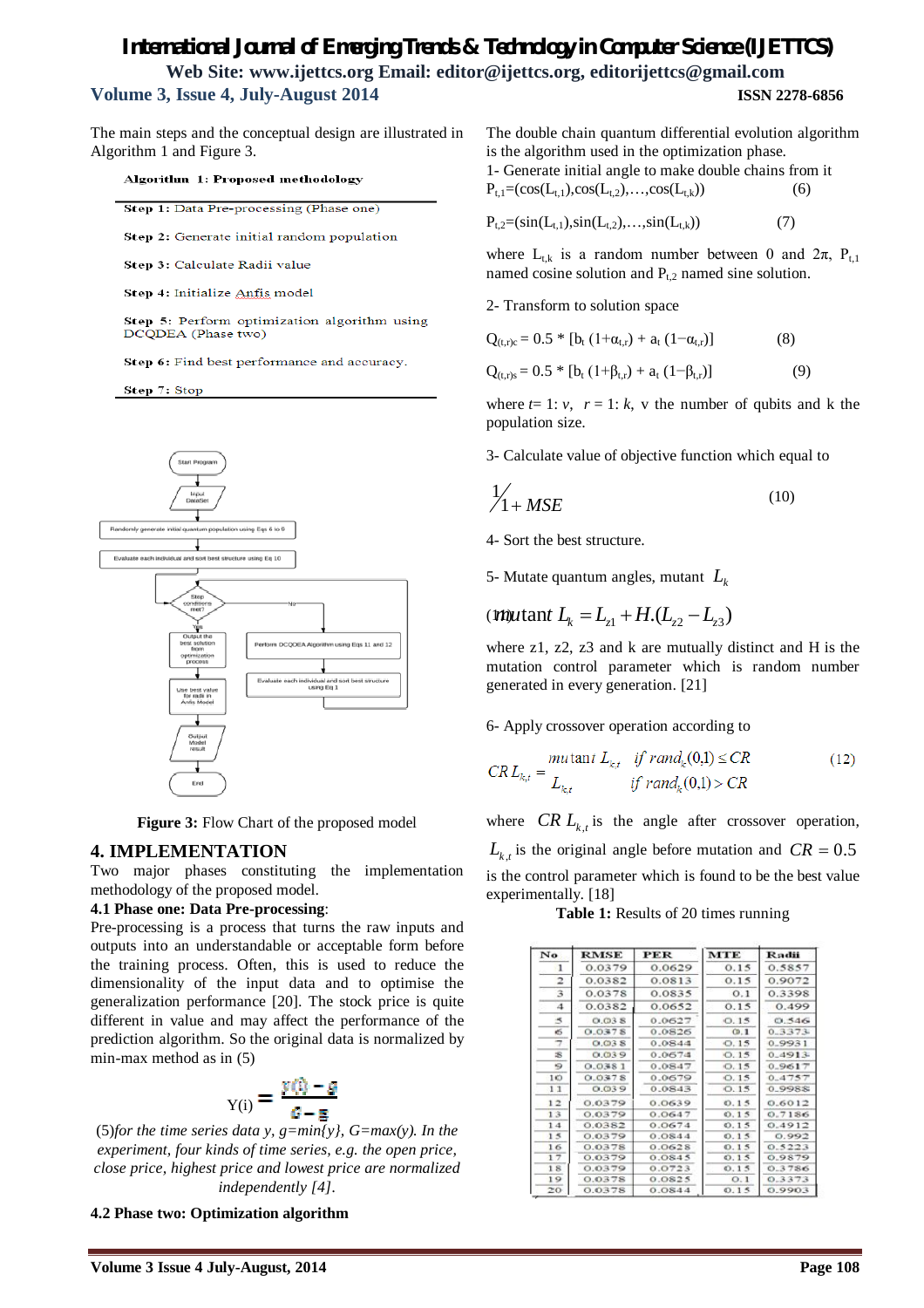The procedures mentioned above was used to determine the best value for the optimization parameter using double chain quantum differential evolution algorithm and calculate objective function according to ANFIS model using subtractive clustering to generate initial FIS for ANFIS system.

## **5. RESULTS AND DISCUSSION**

A set of stock market data collected for the gold price from Forex market for a period from  $17<sup>th</sup>$  September 2010 to  $21<sup>th</sup>$ January 2011 which contains the open price, highest price, lowest price and close price for each working day [22]. To show the performance of the proposed model, testing was done on the gold price and compare its result with compared model result in [22], obtained result of the proposed model as shown in Figure 4.



**Figure 4**: The proposed model result

The first part in Figure 4 illustrate the testing of the proposed model in red marks compared with the original data in blue line and Anfis model result in brown line, the second part represent the original training data in blue line, Anfis training data in brown line and proposed model output data in red marks. After running the proposed model for 20 times the averages of RMSE, MTE and Per were calculated and illustrated in Table 1.The compared model [22] presents a comparison of Artificial Neural Network (ANN) and Adaptive Neural Fuzzy Inference System (ANFIS) for predicting a real system, gold price. Also, it compared a new hybrid model which is a weighted average of the ANN and ANFIS model. it used two prediction machine models in ANN, a model which feeds back the network output as input and another model that does not do it. it evaluate the methods using three performance measurements Root Mean Squared Error (RMSE), percentage error and Mean Tendency Error (MTE). At last, a Wavelet denoising algorithm is applied to the data, but due to the chaotic structure of the gold price, it impairs data and causes to reduce the performance of prediction result. The gold prices collected using Meta Trader software which is a platform for gathering Forex market data. Data collected is same as data used in the proposed model and the same period chosen.

The results in Table 2 show that the proposed model is better than all comparable models.

| Table 2: Comparison between the Proposed model and |                   |  |  |
|----------------------------------------------------|-------------------|--|--|
|                                                    | Comparable models |  |  |

| Model             |                            | <b>Prediction Performance</b><br>Measurement |         |        |  |
|-------------------|----------------------------|----------------------------------------------|---------|--------|--|
|                   |                            | <b>RMSE</b>                                  | Per     | MTE    |  |
| Proposed<br>Model |                            | 0.038045                                     | 0.07469 | 0.1425 |  |
|                   | <b>ANN</b>                 | 2.62                                         | 0.14    | 0.49   |  |
| Comparable Models | <b>ANFIS</b>               | 2.52                                         | 0.13    | 0.46   |  |
|                   | Hybrid<br>model            | 2.54                                         | 0.13    | 0.47   |  |
|                   | <b>ANN</b><br>(denoised)   | 2.47                                         | 0.13    | 0.18   |  |
|                   | <b>ANFIS</b><br>(denoised) | 2.77                                         | 0.15    | 0.3    |  |
|                   | Hybrid<br>(denoised)       | 2.72                                         | 0.15    | 0.3    |  |

## **6. CONCLUSION**

Many soft computing approaches have successfully applied in the prediction of stock market price and showed good performance. In this study, the main object of this paper is to investigate the power of QDEA by using it to optimize the radii value used in subtractive clustering method applied to initialize fuzzy inference systems and use it in Neuro-fuzzy model "ANFIS" to train the system by historical data of gold price and predict the gold price in the Forex market. The proposed model was implemented and evaluated using gold price in the Forex market and compared with ANN and ANFIS models. The obtained result showed the performance of the proposed model is better than the comparable models. The soft computing techniques employed in this paper are the ANFIS model and the double chain quantum differential evolution algorithm model.

## **REFERENCES**

- [1] Ismail Z, Yahya A and Shabri A, "Forecasting Gold Prices Using Multiple Linear Regression Method", American Journal of Applied Sciences 6 (8): 1509- 1514, 2009.
- [2] George S Atsalakis, Emmanouil M Dimitrakakis and Constantinos D Zopounidis, "Elliott Wave Theory and neuro-fuzzy systems, in stock market prediction", The WASP system. Expert Syst. Appl. 38(8): 9196-9206, 2011.
- [3] Hemanth Kumar P Prashanth K B, Nirmala T V, Basavaraj patil S., "Neuro Fuzzy based Techniques for Predicting Stock Trends", IJCSI International Journal of Computer Science Issues, Vol. 9, Issue 4, No 3, 2012.
- [4] Qinghua Wen, Zehong Yang and Yixu Song, "Hybrid Approaches for Stock Price Prediction", New Trends in Information Science and Service Science (NISS), 4th International Conference, 2010.
- [5] Osman Hegazy, Omar S. Soliman and Ahmed A. Toony, "Hybrid of neuro-fuzzy inference system and quantum genetic algorithm for prediction in stock market", Issues in Business Management and Economics (IBME) Vol.2 (6), pp. 094-102, June 2014.
- [6] Alcal´a R, Casillas J, Cord´on O, Herrera F, and Zwir S J I, "Learning and tuning fuzzy rule-based systems